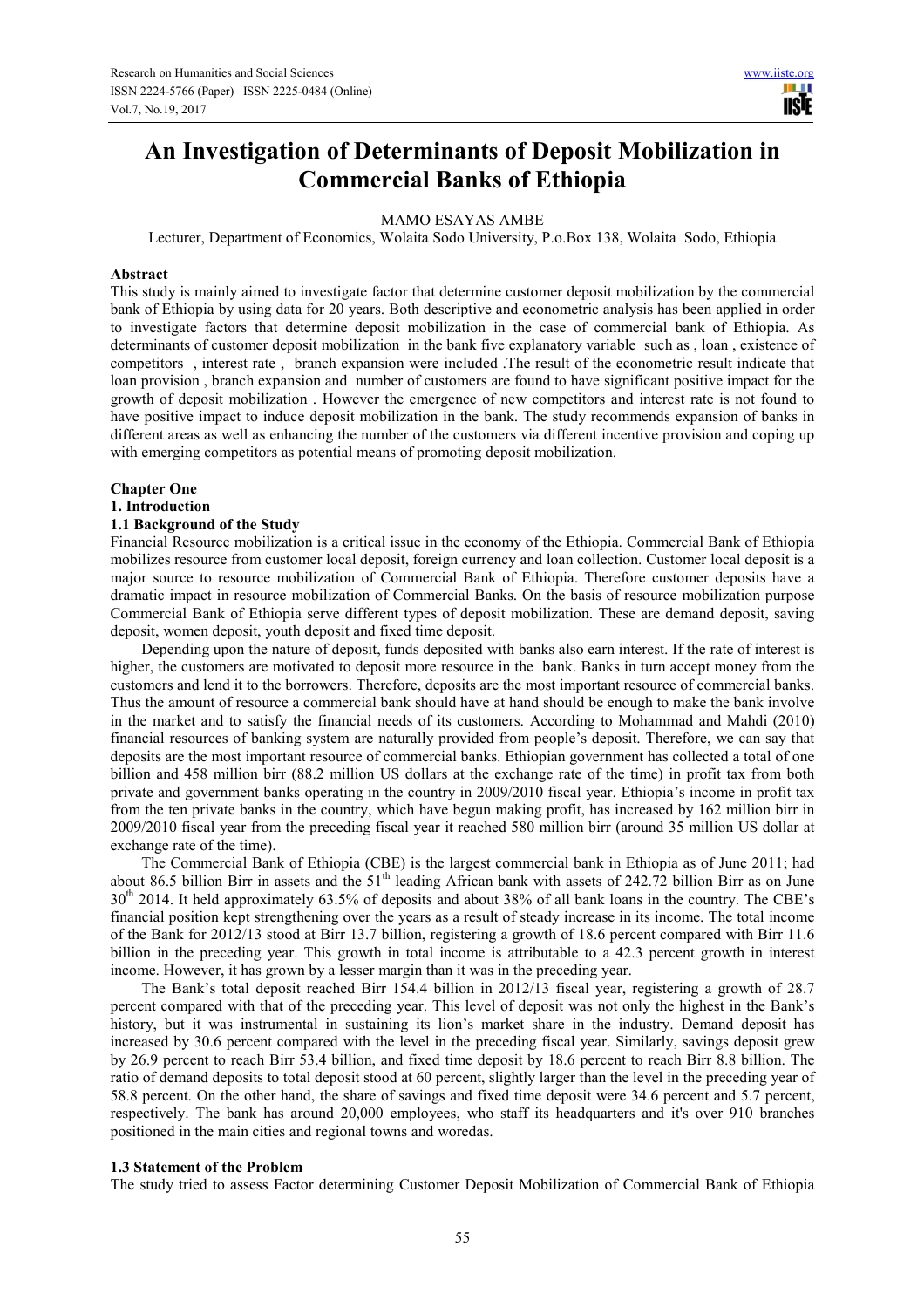Branches under Wolaita Sodo sand Hossana Towns under various competitive conditions. Households, businesses, government and many other different institutions mobilize resource through customer deposit. The commercial bank is lending the money from its deposits. Deposits come from the customers who are investing their money in Commercial Bank of Ethiopia. So as to undertake this process the deposit should be available first. A resource mobilization through customer deposit of the Commercial Bank of Ethiopia may be affected by different factors. Since a deposit is most useful resource of the bank it is relevant to find out the factors affecting it and determining the relationship among them. This study filled this gap by identifying the factors that can affect the resource mobilization through customer deposit of the commercial bank of Ethiopia and determined the extent they are affecting it. Stastical Evidence from National bank of Ethiopia indicates that from deposits that should be mobilized by banks only 7% is mobilized. That indicates that from the money that should be deposited in the bank 93% of it did not mobilized. From the countries tradition money may be kept in traditional way. This shows that the deposit mobilization practice among banks in the country is not developed and there should be mechanisms to mobilize such deposit rather than sitting and waiting for depositors to come and deposit their money. The need for studying such mechanisms forces this study to be undertaken. A research under this article is rarely available.

The banks are not successful in controlling and managing deposit because they did not know about those factors that can affect the deposit. As the research conducted in this particular area is rarely available academicians lacks the reference material of this area. The researcher was motivated to undertake a research in this particular area to fill these gaps. Identifying those factors and appreciation will be significant for the successful operation of the organization because those factor will be a means for measuring the weakness and strength to realize the changing business environment.

# **1.4 Research question**

The study is aimed to answer the following research question:

- What are the factors that determine deposit mobilization in commercial bank of Ethiopia wolaita sodo and hosanna branch?
- $\triangleright$  What is the impact of each determinants of deposit mobilization in the commercial bank of Ethiopia deposit mobilization endeavor?
- $\triangleright$  What are the strategies to be followed to enhance resource mobilization effort?

# **1.5 Objective of the Study**

# **1.5.1 General objective**

The main objective of the study was to investigate Factor Determining customer deposit Mobilization in Commercial Bank of Ethiopia in Wolaita Sodo and Hossana Towns.

## **1.5.2 Specific Objectives**

The specific objectives of the study is

- $\triangleright$  To identify factors that determines resource mobilization.
- $\triangleright$  To evaluate the impact of identified factors on bank profitability.
- $\triangleright$  To recommend strategy towards resource enhancement through deposit.

# **1.6 Significance of the Study**

This study is helpful in Suggesting and proposing solution for the identified problem based on the gathered information.

It has also potential role in Creating awareness for Management of Commercial Bank of Ethiopia about the changing business environment.

Moreover it provide relevant ground for Taking the necessary measure for the identified problem.

# **Chapter Two**

## **2. Literature review**

Financial resource attraction is extremely important in the activities of a bank because success in this area can be a factor for success in other areas. According to Habibipour (2008), "Factors affecting Banking Resource Mobilization "pointed out those internal factors are more influential than average bank in mobilizing resources. He carried a study to identify factors impact banking resource mobilization.

Detailed customer information is basic in business dealings. A customer can be current and saving account holder, borrowers, guarantors and etc. mobilization of resource from customer is vital to the development of organization and there are also different factors affecting mobilization resource from customer's deposit. According to Khezra (2006), "Factors affecting mobilization of financial resources" stated that information technology and communications skills of the staff working in banks and diversification of bank service quality, customer satisfaction , acceptance of indoor environment and locations of branches in modern banking are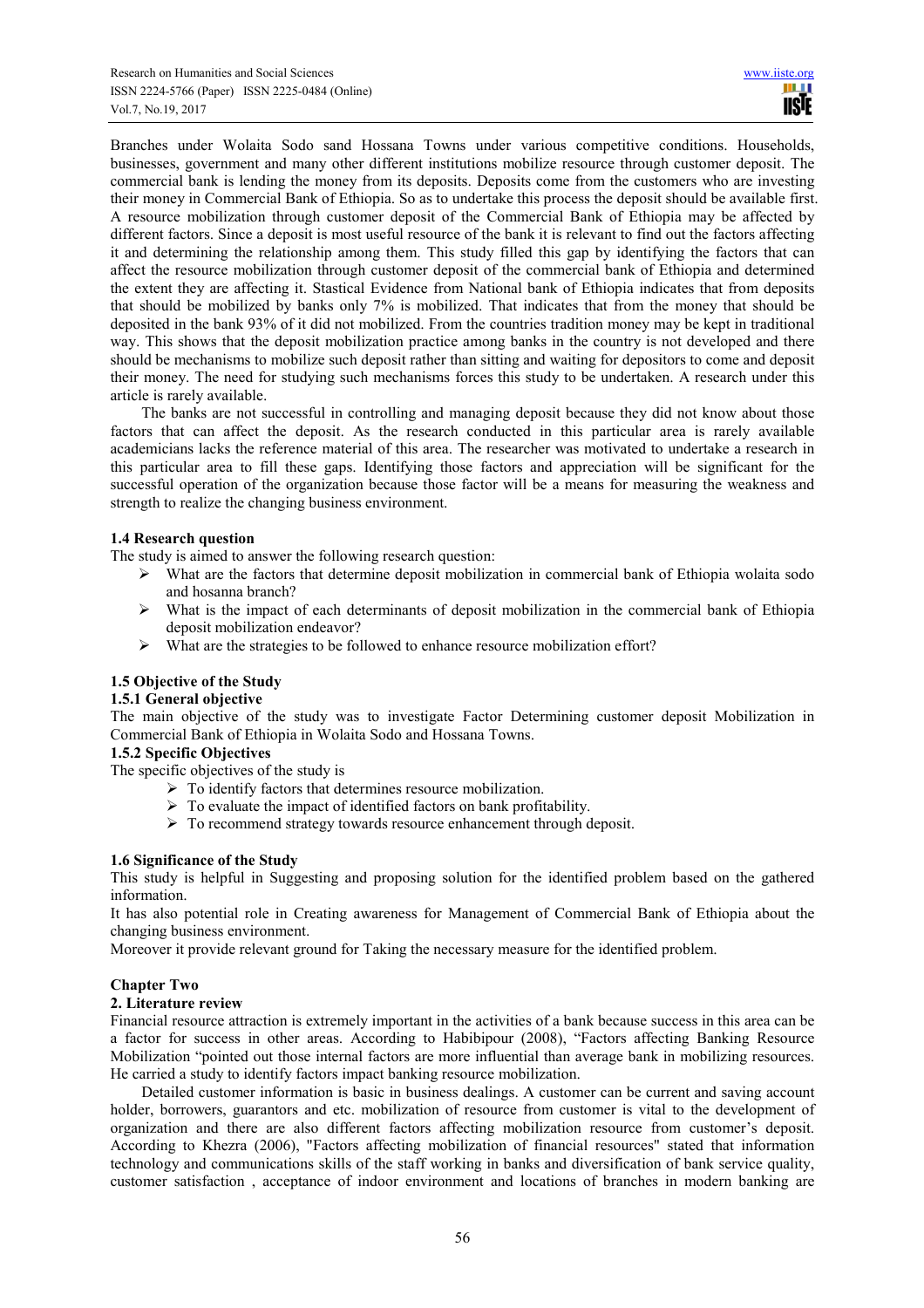important tools which are used efficiently to absorb funds.

Commercial Bank deposits are major liabilities for commercial banks. According Kelvin (2001) deposits of commercial banks account for about 75% of commercial bank liabilities. Due to the fact that commercial banks are using this liability to lend it and gain return on it their deposits are using them do their business. Commercial banks are accepts deposit from the customer and provide loan to customer, through in this way Commercials banks mobilize the resource. Therefore, banks will be better if they are mobilizing more customer deposits in different deposit type.

Customer income in the bank should be attractive enough for the banks so as to mobilize resources. So the savers would be inclined to keep a part of their saving in the form of deposits (V. V. Bhatt, 1970).Individual investors and government are mainly depending on the deposits of banks to fund their investments and/or development projects. Generally, the banking system can be viable only if it can mobilize deposits at the required rate. And this can be done only by making a bank deposit more attractive. The ability of a bank's management and staff to attract checking and savings accounts from business and individuals is an important measure of the bank's acceptance by the customer. This Study is suggestive for conduct resource mobilization through customer deposit in wide scope of banking industry.

## **2.1 Factors Affecting Deposits mobilization of Commercial Banks**

An important indicator of the success and efficiency of any resource mobilization agency, which is also a banking institution is, the extent to which it is able to mobilize the resource of the community in the form of customer deposit. But resource mobilization is very difficult task in this competent world. The following factors affect resource mobilization through customer deposit in commercial banks.

## **1. Number of Customer**

The twin objectives of commercial banks, i.e. acquiring deposits and advancing credit cannot be attained without good banking habits of the people (Mahindra, 2005). Moreover Mahindra (2005) states that, the number of deposit accounts is more important because it ensures that the probability of account is more important because it ensures that the probability of account holders withdrawing cash at a time decreases as the number of deposit account increase, thereby creating advantage for banks in terms of increasing the size of the loan able fund. So the higher number of deposit accounts the greater is the advantage to banks. The number of customer deposit accounts depends on the number of deposit account holders. Therefore to mobilize resource through customer deposit, the higher number of customer deposit accounts have greater advantage to banks.

## **2. Saving interest rate (Deposit rate)**

One of the most effective factors for deciding to deposit in banking system is the interest rate (Mohammad and Mahdi, 2010). Moreover, this article shows the impact of interest rate on the performance of the banking system to achieve the goals that are expected from the banking system. Herald and Heiko (2009) also mentioned interest as one of the determining factor for commercial banks deposits. Philip (1968), also states that the offering of attractive interest rate on bank deposits may be considered to have had a beneficial effect. Moreover, Mustafa and Sayera (2009) said that low deposit rates are discouraging saving mobilization. V. V. Bhatt (1970) said that the banking system is unlikely to be in a position to meet the demand for bank credit unless concerted policy is pursued to raise the rate of saving generally and the rate of saving in the form of deposits in particular. Interest rate in the banking system is held as investment cost from the investor's point of view and opportunity cost from the depositor's point of view (Mohammad and Mahdi, 2010). Thus, capital market forces balance interest rates. In other words, the just and correct interest rate should be determined through market mechanism, that is, interest rate is balanced in supply and demand conditions in proportion with the inflation rate. Eustacius and David (1995) states that deposits are more interest rate sensitive and banks may choose to increase investments in interest rate sensitive assets and to decrease investments in loans. That is commercial bank deposits are interest rate sensitive, therefore as the interest rate changes the deposit of the commercial banks will change.

It is known that depositors bring money to the bank which the bank in turn lends it to borrowers. The gross earnings of the bank are determined by the volume and composition of loan able funds and the rates at which they are loaned. After losses and expenses of operation are deducted, the net earnings provide a margin out of which interest on deposits can be paid. Because of the competition for these funds among bankers who desire to loan them at a profit, a bank must pay interest or lose deposits to a competitor.

The payment of interest on deposits is explained in this wise, like any other interest rate. As to Erna and Ekki(2004), Economists, mainly conventional ones, believe that depositors are attracted to deposit their money in banks because of the opportunity cost of holding cash in hand is high when the interest rate is also high (Romer, 2001, p. 346; Athukorala and Sen., 2004, p. 498). This can easily be explained by the utility maximization (cost minimization) premise, as a depositor will choose an action that will maximize their welfare or satisfaction. As to Richard (1971), regulation of the commercial banking industry affects the returns which commercial banks realize on their deposits and capital. That is although deposits are the source for profit of banks it is influenced by regulation of the country. Accordingly, the higher profit rate on demand deposits is to a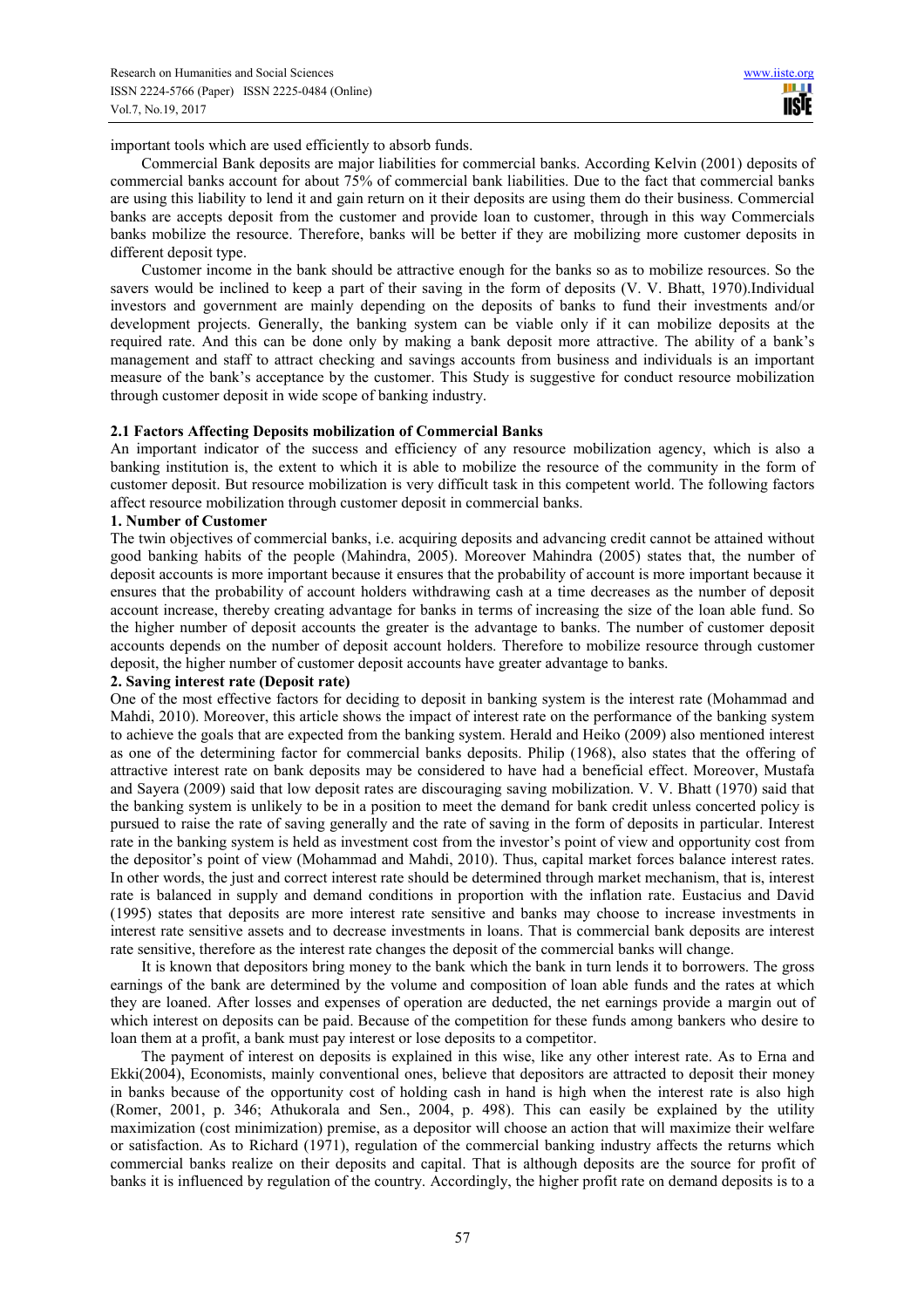large extent the result of the prohibition against the payment of interest on these deposits. Therefore, depositors are motivated by returns. Using an Adaptive Expectation Model (AEM), it is founded that depositors are indeed motivated by returns in Malaysia (Erna and Ekki, 2004). On the other hand, Erna and Ekki (2004), states that Ghafur's (2003) shows that the rate of interest does not have influence on the volume of the deposits. However, Rose (2001), said that banks increase their deposits by offering higher deposit rate. These are the articles that contradict to each other in identifying the relationship between the commercial banks deposits and saving interest rates or deposit rate.

# **3. Number of Bank Branches**

Heaster and Zoellner (1966), as quoted by Devinaga Rasiah (2010), considered number of branches as one of the explanatory variables in their resource mobilization through customer deposit study. They found that the number of branches had a significant effect on Commercial Bank of Ethiopia deposit and also it can be captured by other variables such as the amount of deposit received or the amount of loan provided. Emery (1971), again as quoted by Devinaga Rasiah (2010), studied the relationship between the status of the branch categories namely unit branch, limited branch and state –wide branch. Using analysis of variance, Emery (1971) found that there was a significant difference in terms of returns among these three categories of branches. There is a relationship between Commercial Bank Ethiopia deposits and Commercial Bank Ethiopia branch expansion. Not only are deposits influenced by bank branches, but the expansion of bank branches is also influenced by the level of deposits in any area (M. A. Baqui et al, 1987). It is expected that banks make decisions on expanding their facilities by considering factors such as level of competition, deposit potential, regional income and existence of road and vehicles. As deposit potential is one thing that banks consider in expanding its branches, the deposit can also be a reason for branch expansion strategy that the banking sector uses. According to Erna and Ekki (2004), there is a long run relationship between commercial bank branch and commercial banks deposits.

# **4. Loans and Advances (LOAN)**

This is total loans divided by total asset, provides a measure of income source. Loans are the largest segment of interest bearing assets. Other things being constant, the more the deposits that are transformed into loans, the higher the level of profit will be, therefore, it is expected to have a positive relationship with bank resource mobilization performance. Loan is the major resource of Commercial Bank of Ethiopia from which they generate income. The quality of loan portfolio determines the resource mobilization of the bank. The loan portfolio quality has a direct bearing on bank deposit. Commercial Bank of Ethiopia provides loan customer means those provided loan are rotated on CBE customer account which is increase customer deposit.

# **5. Competitive Rivalry**

Now a time Competition in the banking industry operates is fierce; the competitive advantage strategy would be that the bank would be able to compete on deposit mobilization. Differentiation would be viable strategy in this case as there is like hood that the loyal customer would stay with bank. It would also be hard for competitor to cope with the specialist. When bank inaugurated will strive to be the best and to deliver better and quality service through well trained and qualified workforce and win the competition through delivering better and quality service by well trained and qualified workforce and by using differentiation strategy. Banks should win this competition by providing excellent service for its customers to mobilize more resource and use their good will to attract its customers and for those that do not have good will it is recommended that Banks should build good will to be acceptable for the society and should win the public confidence

# **Chapter Three**

## **3. Methodology**

# **3.1 Conceptual Framework**

Resource mobilization is the primary activity of the bank. The bank is seeking to oversee effective implementation of deposit and foreign currency mobilization strategies. Resource mobilizations through customer deposit have a significant impact in the development of organization and have a dramatic impact in the country economy. Commercial Bank of Ethiopia were mobilizes resource from customer deposit, foreign currency and loan collection. Commercial banks are accepts deposit from the customer and provide loan to customer, through in this way Commercials banks mobilize the resource. The research will be explaining mobilization of resource by using customer deposit.

Customer deposit is the sum of saving deposit, demand deposit, interest free deposit and fixed time deposit. In this study customer deposit was explained variable or dependent variable. Income level of customer, branch expansion, population size, deposit interest rate, emergence of new potential competitors on the Towns and etc. will be an independent or explanatory variable. Therefore customer deposit is a function of explanatory variable. According to Herald and Heiko (2009), mentioned deposit interest as one of the determining factor for commercial banks deposits. Philip (1968), also states that the offering of attractive interest rate on bank deposits may be considered to have had a beneficial effect.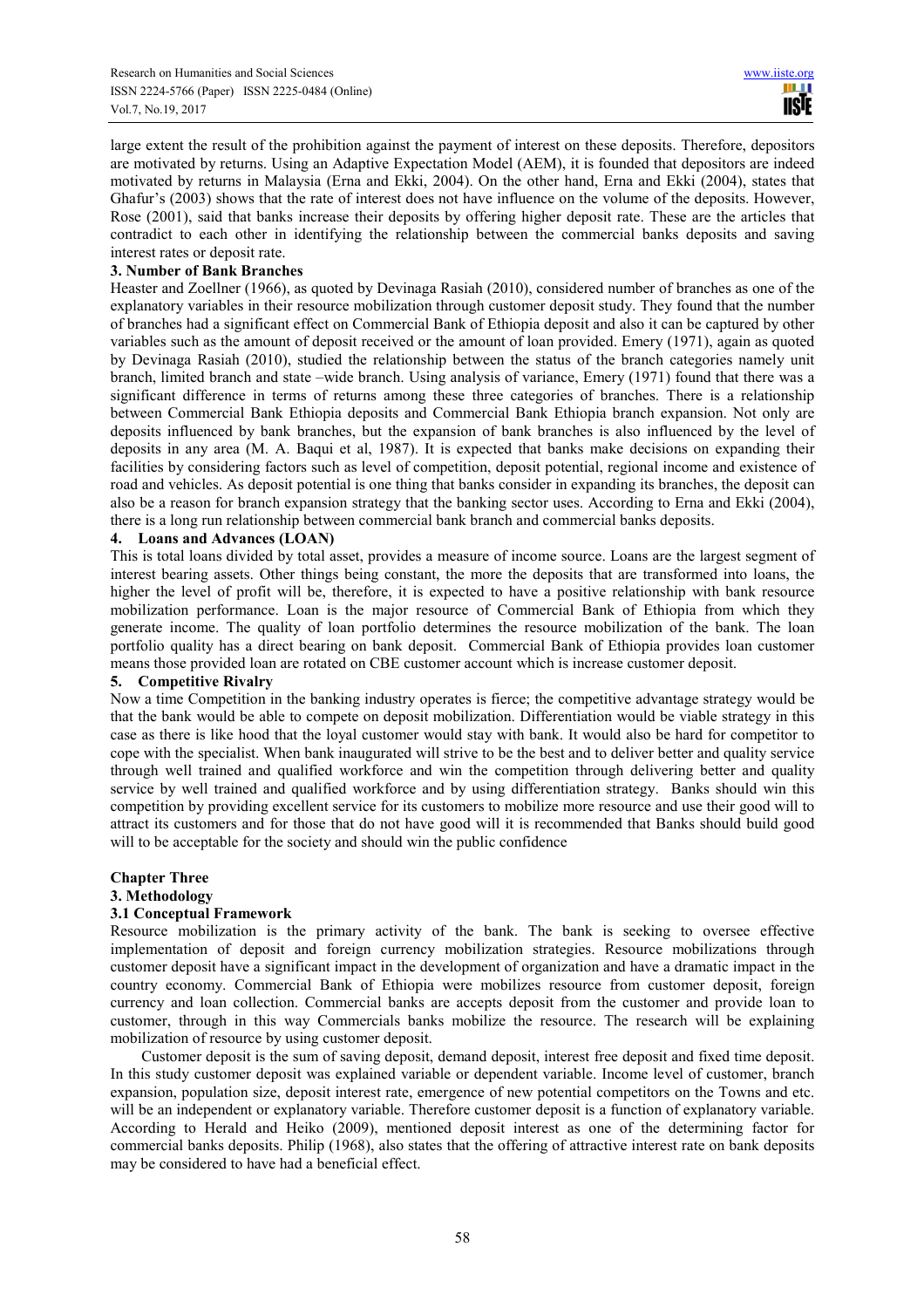m **TISIE** 

## **3.2 Econometric framework/model**

Customer deposit which is the a function of various independent variables like paid loans, number of branch, number of customer, emergence of new potential competitors in the Towns , deposit interest rate and etc. at a given period of time.

 $Y = f(X_1, X_2, X_3, \ldots, X_n)$ 

**Multiple regression equation** 

$$
\hat{Y} = \beta_0 + \beta_1 X_1 + \beta_2 X_2 + \beta_3 X_3 + \dots + \beta_n X_n + \mu_t
$$

- β0, β1, β2....βn= Estimated coefficients
- $Y = Total customer deposit$
- $T =$  Annual Periods of Observations of the Variables
- $ut = Error terms at time$

## **3.4 Hypothesis to be tested**

Paid loans, deposit interest rate, number of customers, branch expansion, emergence of new potential competitors etc. have significant impact on the total customer deposit.

## **3.5 Source of data**

In this study secondary data was used as a source of information.

## **3.6 Method of data collection**

As the sources are identified secondary sources of data was used to get realistic information from concerned bodies. In order to collect secondary data bank document, management information system department and other published works are utilized.

## **3.7 Research Design**

This cross-sectional study was conducted based on causal research design by using multiple linear regression model.

## **3.8 Methods of Data Analysis**

Through multiple linear regression technique the dependent variable (explained variable), Total deposit of Commercial Bank of Ethiopia at Wolaita Sodo and Hossana Towns branches, regressed over the independent variables (explanatory variables), branch expansion of Commercial Bank of Ethiopia at the two branches, paid loans of Commercial Bank of Ethiopia at the two branches, population size of Commercial Bank of Ethiopia at the two branches, emergence of new potential competitors of Commercial Bank of Ethiopia at the two branches, deposit interest rate of Commercial Bank of Ethiopia etc. Moreover, the study utilized a time series data of 20 years from the year 1995 GC up to 2014 GC.

The proposed multiple linear regression model:

# *Total deposit (TD)* =  $\alpha + \beta$  *i Comp.*  $+\beta$  *i Intr* +  $\beta$  *i branch* +  $\beta$  *i loan* +  $\mu$ .

Where Comp.: existence of competitor, Intr.: interest rate Branch: branch expansion Loan: access , u: error term

**4. Result and Discussion** 

| <b>4.1 Summary Statistics</b> |     |             |            |            |            |  |  |
|-------------------------------|-----|-------------|------------|------------|------------|--|--|
| <b>Variable</b>               | Obs | Mean        | Std. Dev.  | Min        | <b>Max</b> |  |  |
| <b>Deposit</b>                | 20  | $2.83e+0.8$ | $3.46e+08$ | $5.00e+07$ | $1.23e+09$ |  |  |
| Loan                          | 20  | $1.33e+07$  | $1.85e+07$ | $\theta$   | $6.50e+07$ |  |  |
| <b>Customers</b>              | 20  | 81816.2     | 73988.94   | 2520       | 230000     |  |  |
| <b>Branches</b>               | 20  | 3.1         | 2.023546   | 2          | 9          |  |  |
| <b>Competitors</b>            | 20  | 3.2         | 1.989446   |            |            |  |  |
| <b>Interest</b>               | 20  | 5.05        | 2.114486   |            | 10         |  |  |

## **Source : stata output ,2017**

Before going to the advanced modeling tools, looking at the descriptive setup of the data is very important. Accordingly, descriptive statistics has been conducted for the dependent variable (total deposit of commercial banks) and independent variables (loan, number of customers in the branches and number of branches, number of competitors). It was done on the overall summary statistics, namely; mean; standard deviation; minimum and maximum.

The mean of the total deposit was 2.83e+08 with std. dev 3.46e+08. The minimum and maximum values of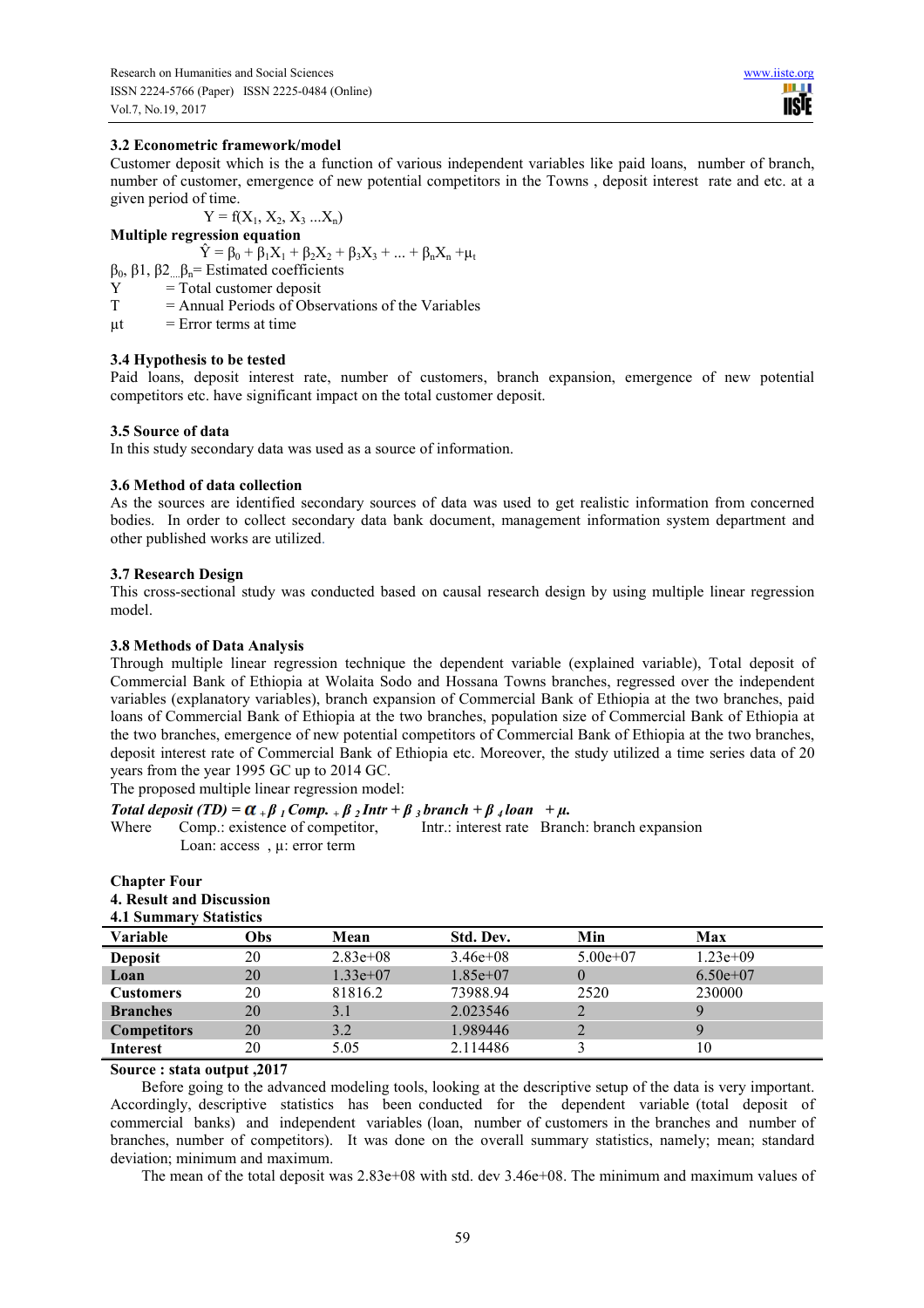the dependent variable were 5.00e+07 and 1.23e+09 respectively.

The mean of the loan was 1.33e+07 with std. dev 1.85e+07. The minimum and maximum values of the loan were 0 and 6.50e+07 respectively.

The mean of the number of customers was 81816.2 with std. dev 73988.94. The minimum and maximum values of the number of customers were 2520 and 230000 respectively.

The mean of the number of branches in the two towns was 3.1 with std. dev 2.023546. The minimum and maximum values of the number of branches in the two towns were 2 and 9 respectively.

The mean of the number of competitors in the two towns was 3.2 with std. dev 1.989446. The minimum and maximum values of the number of competitors in the two towns were 2 and 9 respectively. The mean of the interest rate was 5.05 with std. dev 2.114486. The minimum and maximum value of thenumber of interest rate were 3 and 10 respectively.

| <b>SUMMARY OUTPUT</b>        |           |
|------------------------------|-----------|
| <b>Regression Statistics</b> |           |
| R Square                     | 0.9998    |
| <b>Adjusted R Square</b>     | 0.9998    |
| <b>Root MSE</b>              | $5.3e+07$ |
| <b>Observations</b>          | 20        |



**Figure 1**: Trend of total deposit for the two towns from year 1995 to 2014 GC

Based on the display of line graph in figure 1 above, we can see in the first 10 years there was very slight increase in total deposit in the two towns of CBE branches and however starting from year 2007 GC there was tremendous increase of the total deposit.

# **4.2 Econometric Model output**

## **4.2.1 Model summary**

Following the multiple linear regression analysis, the above table 4.2.1 resulted model summary results. Adjusted R-square shows us about 99.98% of the variation in dependent variable which is total deposit is explained by the five explanatory variables. The rest 0.02% is left unexplained and accounted for the stochastic term. Thus, we can say the model is good.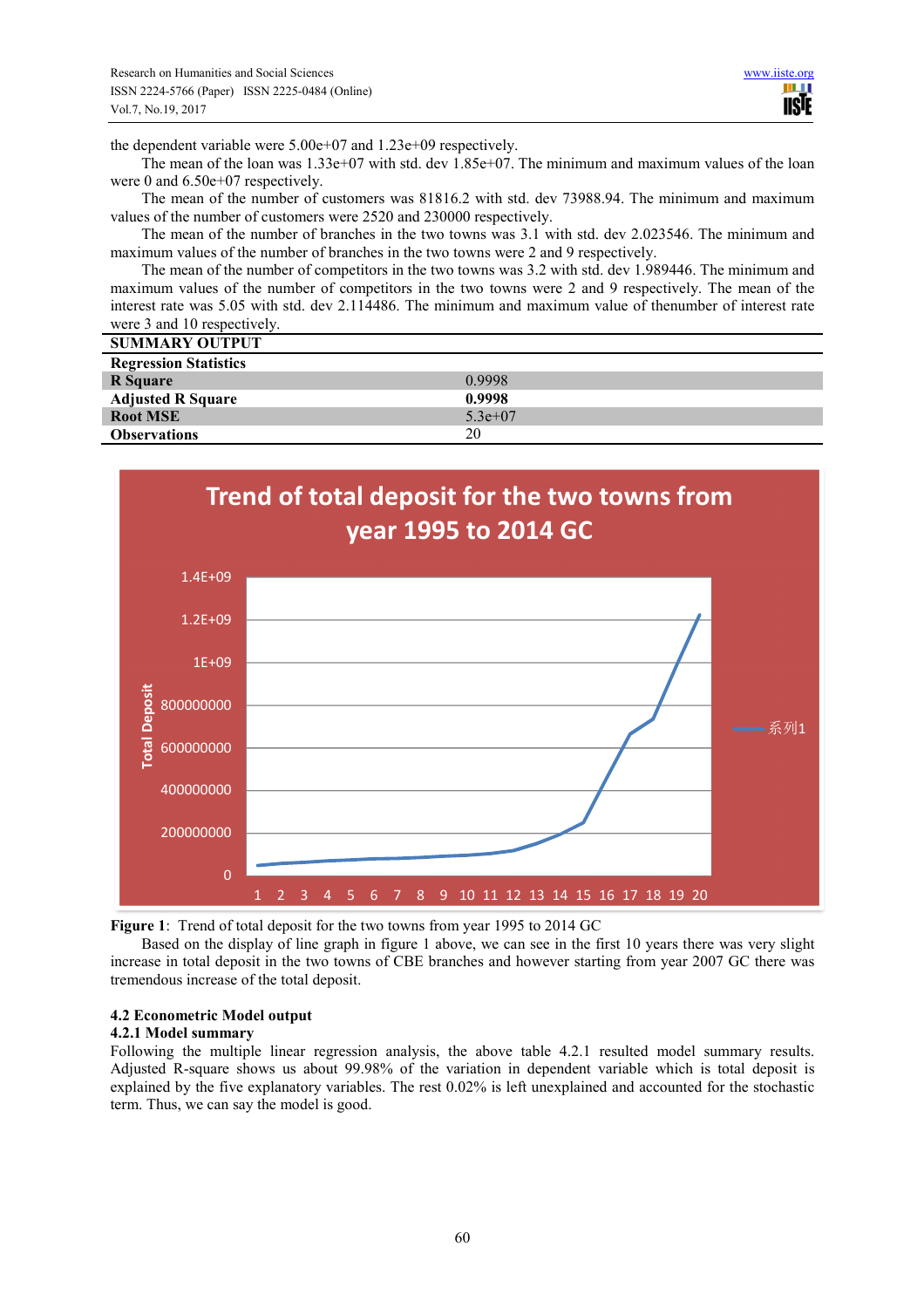| <b>Source</b>   | SS             | df             | MS            | F(4, 15) | Prob > F |
|-----------------|----------------|----------------|---------------|----------|----------|
| Model           | $9.5792e + 20$ |                | $.9158e + 20$ | 68685.62 | 0.0000   |
| <b>Residual</b> | .6178e+17      |                | $2.7893e+15$  |          |          |
| <b>Total</b>    | $9.5808e + 20$ | $\overline{Q}$ |               |          |          |

# **4.2.2 The ANOVA output of the regression model**

Based on the ANOVA output of table 4.2.2 above which was about the overall significance of the multiple linear regression model, the fitted multiple linear regression model was found to be significant at  $\alpha = 0.05$ . Hence the overall model is significant.

**4.2.3 Final fitted multiple linear regression model**

Method: Ordinary Least Squares

Sample: 1995 to 2014

Included observations: 20

| <b>Variables</b> | Coef.      | Std. Err.  |         | P > t      | $195%$ Conf. | Intervall  |
|------------------|------------|------------|---------|------------|--------------|------------|
| Loan             | 10.37082   | 4262474    | 24 33   | $0.000**$  | 9.517588     | 11 22404   |
| <i>customers</i> | 2163.169   | 231.6779   | 9 34    | $0.000**$  | 1699.415     | 2626.923   |
| <i>branches</i>  | 1.88e+07   | 6585805    | 2.86    | $0.0060**$ | 5641841      | $3.20e+07$ |
| competitors      | -7254556   | 2484950    | $-2.92$ | $0.0050**$ | $-1.22e+07$  | $-2280388$ |
| <i>Interest</i>  | 224666.3   | 4132426    | 0.05    | 0.957      | -8047283     | 8496615    |
| Cons             | $-2572352$ | $3.14e+07$ | $-0.08$ | 0.935      | $-6.55e+07$  | $6.03e+07$ |

*Note: "\*\*" stands for statistical significance at alpha level of 0.05.* 

In the above fitted multiple linear regression output, the dependent variable was total deposit of commercial banks in the two towns. The sample years were from the 1995 G.C up to 2014 G.C, the data for the dependent and independent variables were extracted within these years which had 20 observations.

Four of the five explanatory variables namely; loan (P-value=0.000), number of customers (P-value=0.000), number of branches (P-value=0.0060), and competitors (P-value=0.0050) are found to be statistically significantly associated with the total deposit at  $\alpha = 0.05$ . Only interest rate is found to be statistically insignificant (P-value=0.957), at  $\alpha = 0.05$  but it is positively related to total deposit and competitors negatively related to total deposit by $-2572352$ .

Thus, the final fitted model looks like this:



Making the effect of all independent variables zero, on average, total deposit will decrease

As it can be seen from the regression model , For a unit increase in the amount of loan, the total deposit increases by 10.37082 which is significant and has positive effect.

As it can be seen from the regression model , For a unit increase in the number of customers, the total deposit increases by 2163.169 which is significant and has positive effect.

As it can be seen from the regression model , For a unit increase in the number of branches, the total deposit increases by  $1.88e + 07$  which is significant and has positive effect.

As it can be seen from the regression model . For a unit increase in the number of competitors, the total deposit declines by 7254556which was found to be significant and has negative effect.

As it can be seen from the regression model For a unit increase in the interest rate, the total deposit increases by 224666.3which is insignificant and has positive effect.

Dependent Variable: Deposit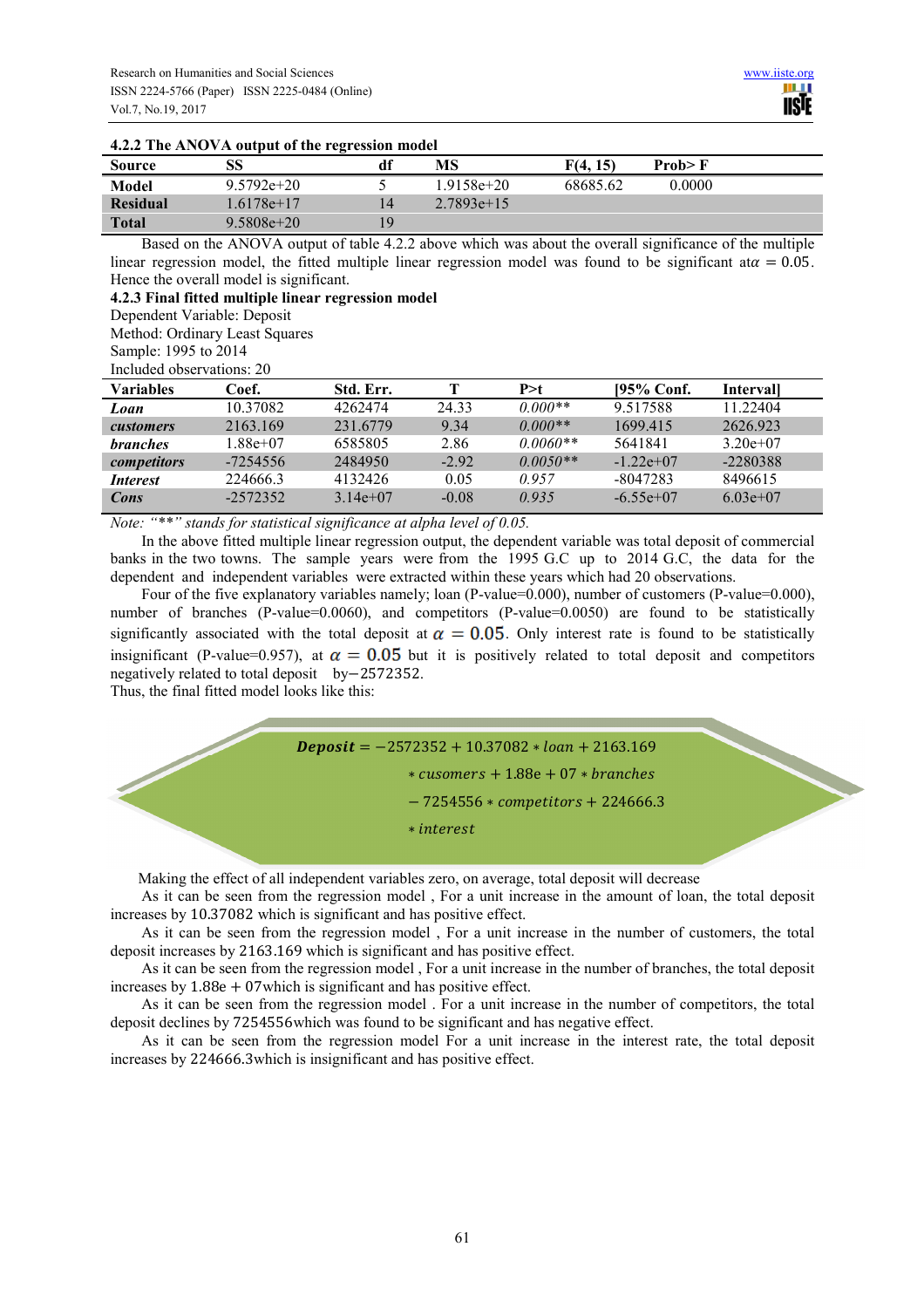## **4.2.4 Model assumption checks 1. Normality assumption of the data**

Hypothesis test of normality

*Ho: The residuals are normally distributed H1: The residuals are not normally distributed swilk z* 

Shapiro-Wilk W test for normal data

-------------+--------------------------------------------------

Variable  $\begin{array}{ccc} \text{Obs} & \text{W} & \text{V} & \text{Z} & \text{Prob} \geq \text{Z} \end{array}$ 

z | 20 0.96 37.854 9.263 0.023

The Shapiro-wilks test reveals the test of normality in addition to the normality curve. The p-value (0.235) given at the Shapiro-Wilk test for normality is bigger than 0.05. Hence, we fail to reject the null hypothesis of normality and declare that the presence of normality of the data at the 5% level of significance (Brooks, 2008). Thus, the assumption of the residuals are normally distributed is not violated.

## **2. Homoscedasticity (Constant variance assumption)**

The test of heteroskedasticity is a test of the second assumption of OLS estimator that says the variance of errors is constant. The researcher used Breusch-Pagan / Cook-Weisberg test of heteroskedasticity.

*Ho: The assumption that there exists Homoscedasticity* 

*H1: There is no Homoscedasticity (there is heteroskedasticity) Hottest* 

# **Breusch-Pagan / Cook-Weisberg test for heteroskedasticity**

| $-1$<br>H0:<br>variance<br>tonstant | $\cdot$ $\sim$ $\cdot$ $\cdot$<br>$1 -$<br>.48<br>$=$<br>chi2t |
|-------------------------------------|----------------------------------------------------------------|
| Variables:                          | Prob <sub>z</sub>                                              |
| deposit                             | 0.058                                                          |
| fiffed                              | $\sim$ $\sim$ $\sim$                                           |
| O1                                  |                                                                |
| values                              | _                                                              |

STATA output displays tests for heteroskedasticity and we don't have enough evidence to reject the null hypothesis of Homoscedasticity presence. Therefore it can be concluded that the variance of error term is constant or the second assumption of classical linear regression model is not violated.

| 3. Checking for Multicollinearity |      |           |  |  |  |
|-----------------------------------|------|-----------|--|--|--|
| Variable                          | VIF  | 1/VIF     |  |  |  |
|                                   |      |           |  |  |  |
| loan                              | 2.93 | 0.341835  |  |  |  |
| customers                         | 2.64 | 0.378122  |  |  |  |
| branches                          | 1.26 | 0.792374  |  |  |  |
| <b>Competitors</b>                | 1.10 | 0.908187  |  |  |  |
| <b>Interest</b>                   | 3.15 | 0.3108187 |  |  |  |
|                                   |      |           |  |  |  |

 **Mean VIF 1.98** 

Since, none of the variables above show variance inflation factor (VIF) greater than 10, there is no series Multicollinearity problem among the explanatory variables.

The Durbin-Watson test only tests the first order autocorrelation. For further test of autocorrelation the researcher uses Breusch-Godfrey test so that the autocorrelation that are not detected by DW test will be found. Moreover, BG test tests the autocorrelation of the residual and several lagged values of it.

*Ho: There is no autocorrelation* 

*H1: There is autocorrelation* 

Correlation matrix of coefficients of regress model

| (Var)              | loan      | customers | branches  | competitors | interest  | cons   |
|--------------------|-----------|-----------|-----------|-------------|-----------|--------|
| Loan               | 1.0000    |           |           |             |           |        |
| <b>Customers</b>   | $-0.2851$ | .0000     |           |             |           |        |
| <b>Branches</b>    | $-0.8681$ | $-0.0933$ | 1.0000    |             |           |        |
| <b>Competitors</b> | 0.0461    | $-0.8779$ | 0.1711    | 1.0000      |           |        |
| <b>Interest</b>    | $-0.0137$ | $-0.0572$ | $-0.1327$ | 0.3550      | 1.0000    |        |
| cons               | 0.5824    | 0.1860    | $-0.5566$ | $-0.5397$   | $-0.6871$ | 1.0000 |
|                    | - - - -   |           |           |             |           |        |

Source: stata output ,2017

## **4.3 Discussion**

Hence, as a result of the multiple linear regression analysis, the following are summary of the findings.

We came up to know that commercial bank of Ethiopia mobilize its funds from the government budget (since the shareholders of the bank is government), from profit of its operation and deposit of the customers.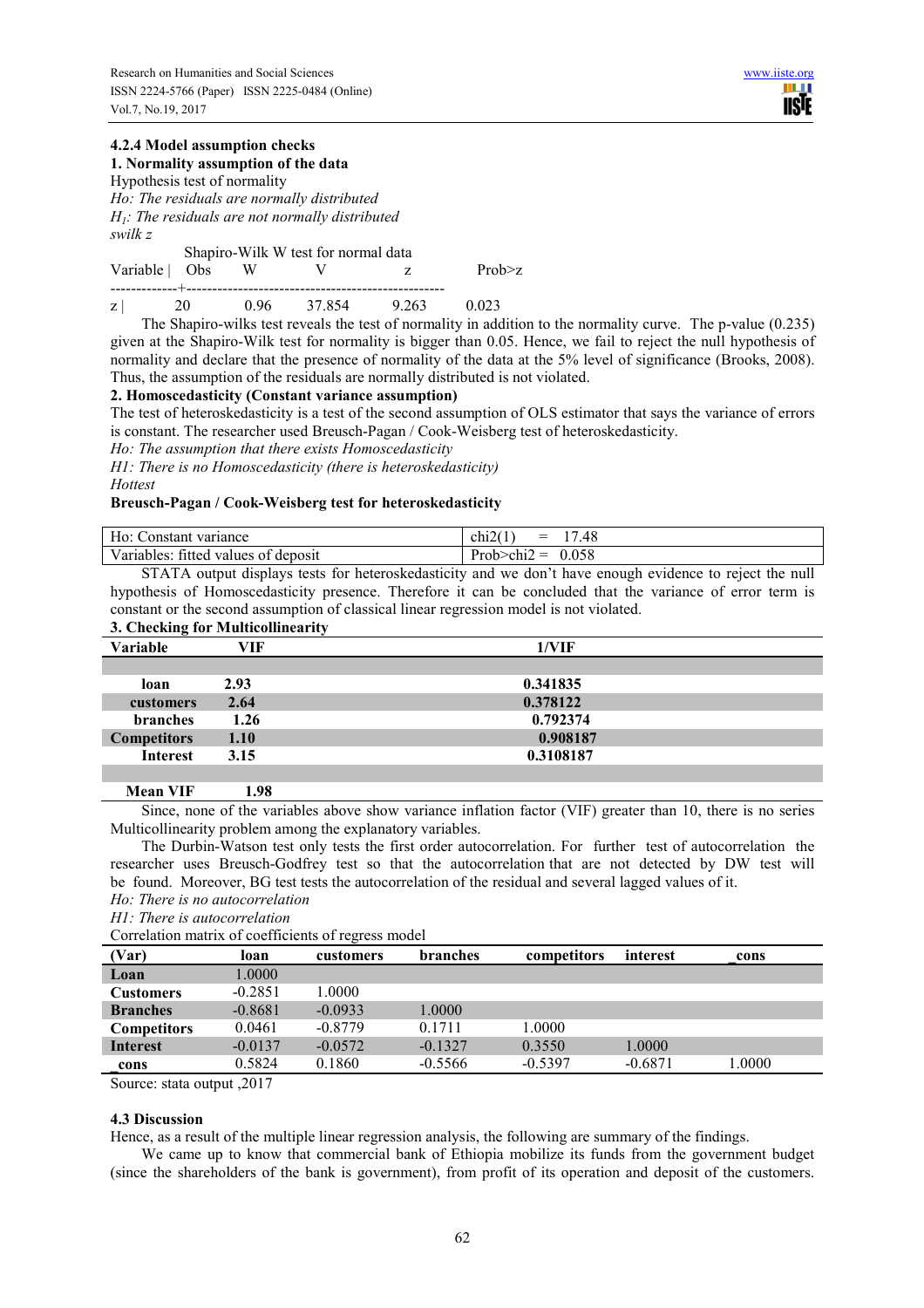Among the three kinds of deposits (demand deposits, fixed deposits and saving deposits), saving deposit is a mainly used by the bank and its customers. The minimum interest rate on saving deposit is fixed by National Bank of Ethiopia. Commercial banks of the country can provide interest above the minimum interest fixed by National Bank of Ethiopia as method of competition but cannot provide less than the minimum interest rate.

Commercial banks of Ethiopia can add deposit rate for competition purpose, however the minimum interest rate is fixed by the national bank. Loan, expansion of new branches, number of customers, and interest rate are found to be positive opportunities that the bank obtains from efforts that can be done to mobilize more deposits.

The multiple linear regression output showed us loan, number of customers, expansion of new branches and emergence of new competitors had significant effect on resource mobilization through customer deposit. Though, number of competitors had negative effect.

On the other hand interest rate had positive effect on resource mobilization through customer deposit. Though, it is statistically insignificant.

#### **Chapter Five**

#### **5. Conclusion and Recommendation**

#### **5.1 Conclusion**

Based on the result of the finding this study has drawn the following relevant conclusion.

The main resource for Commercial Bank of Ethiopia is deposit. Although banks can use other source of funds such as shareholders equity, from the profit of its operation or any other business undertakings the most useful resource is deposit.

As indicated table 4.2.1 model summary results, Adjusted R-square shows us about 99.98% of the variation in dependent variable which is total deposit is explained by the five explanatory variables. The rest 0.02% is left unexplained and accounted for the stochastic term. Thus, we can say the model is good.

Loan, expansion of new branches, number of customers, and interest rate are found to be positive opportunities that the bank obtains from efforts that can be done to mobilize more deposits.

Among the kind of deposits saving deposits are mostly used by Commercial Bank of Ethiopia and their customers. That is from the deposit available in the banks the largest proportion is saving deposit which is interest bearing deposit. Commercial Bank of Ethiopia can add deposit rate for competition purpose, however the minimum interest rate is fixed by the national bank.

Deposit mobilization become simpler if Commercial Bank of Ethiopia become preferable than other commercial banks and grow their market share. Branch expansion is an important strategy for resource mobilization through customer deposit, it significantly increases deposit.

The multiple linear regression output showed us loan, number of customers, expansion of new branches and emergence of new competitors had significant effect on resource mobilization through customer deposit. Though, number of competitors had negative effect. On the other hand interest rate had positive effect on resource mobilization through customer deposit. Though, it is statistically insignificant.

## **5.2 Recommendation**

Based on the research findings and conclusions the followings are recommendation for Commercial Bank of Ethiopia as a way to mobilize more deposits than before.

Since the main resource for Commercial Bank of Ethiopia is deposit the bank should give due emphasis to its deposit and strive to increase it.

 The Bank should increase number of customer by providing excellent service for its customers to mobilize more deposits. Incentives such as coupon prizes for customers who are sustainable depositor in the bank are also effective for deposit growth.

In addition Commercial Bank of Ethiopia should go through promotional effort and awareness creation campaign to have well informed society who have awareness of the banking system who are interested in keeping their money in bank. Moreover, Commercial Bank of Ethiopia should use their good will to attract depositors and for those that do not have good will it is recommended that banks should build good will to be acceptable for the society.

Since deposit interest rate has positive effect on Commercial Bank of Ethiopia deposit, banks should increase the deposit rate if their plan is to mobilize more deposit than before.

Since branch expansion has positive and significant effect on total deposit of Commercial Bank of Ethiopia, Commercial Bank of Ethiopia should also expand their branches in order to increase their deposit. Since emergence of competitors has negative and statistically significant effect on total Commercial Bank of Ethiopia deposits. Commercial Bank of Ethiopia should win this competition by providing excellent service for its customers to mobilize more resource and use their good will to attract its customers and for those that do not have good will it is recommended that Commercial Bank of Ethiopia should build good will to be acceptable for the society.